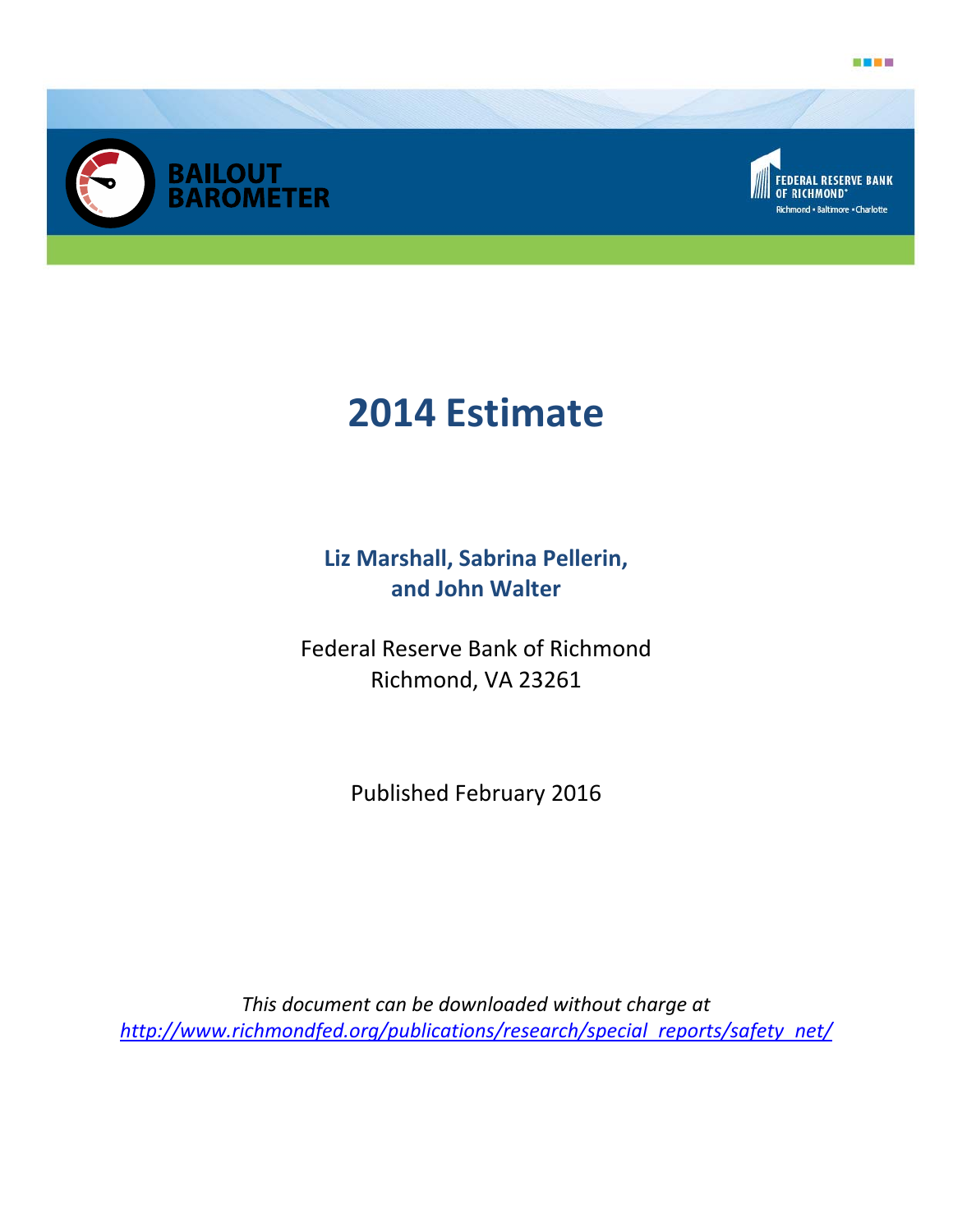# **Bailout Barometer as of Dec. 31, 2014[\\*](#page-1-0)**

As used b[y Walter and Weinberg \(2002\)](http://www.cato.org/sites/cato.org/files/serials/files/cato-journal/2002/1/cj21n3-2.pdf) and [Malysheva and Walter \(2010\),](http://www.richmondfed.org/publications/research/economic_quarterly/2010/q3/pdf/walter.pdf) the phrase government guarantee means a federal government commitment to protect lenders from losses due to a borrower's default. Following this definition, we include in our estimate of the size of the safety net (which we call our "Bailout Barometer") insured bank and thrift deposits, certain other banking company liabilities, some government-sponsored enterprise (GSE) liabilities, selected private employer pension liabilities, the dollar value of money market mutual fund shares, as well as a subset of the liabilities of other financial firms.

Our most recent estimate (using data as of Dec. 31, 2014), like past estimates, includes a mixture of elements. To start, we include all liabilities that are *explicitly* guaranteed by the federal government. These liabilities make up over a third of all financial sector liabilities. Some other liabilities are *believed* by many market participants to be *implicitly* guaranteed by the federal government. Examples of implicitly guaranteed liabilities include short-term liabilities of the largest banking companies, some deposit balances not explicitly covered by deposit insurance, and the liabilities of certain governmentsponsored enterprises. Our approach to estimating implicit guarantees is to ask, "Based on past government actions, what might market participants reasonably expect future government actions to be?" Our "Bailout Barometer" includes explicitly guaranteed liabilities and our estimate of implicitly guaranteed liabilities.

Of course, market expectations cannot be precisely estimated given that they will vary with circumstances – more severe financial problems would likely lead to more widespread bailouts – and, for a given set of circumstances, will vary among market participants – with some participants perceiving more widespread guarantees than others. Therefore, our Bailout Barometer should be thought of as an informed approximation with a margin of error created by the variety of possible market expectations.

To illustrate one way in which market expectations could exceed our estimate: Some participants may imagine that the government would be likely to protect all non-parent holding company liabilities of the largest bank and savings and loan holding companies – as of 2014 there were 38 holding companies with assets greater than \$50 billion.<sup>[1](#page-3-0)</sup> A reason for such an expectation arises from the FDIC's announced intention to use its Single-Point-of-Entry (SPOE) resolution procedure to ensure that subsidiaries of important financial companies continue operating even after the company has experienced financial difficulties.<sup>[2](#page-3-1)</sup> We have not chosen to include all non-parent liabilities of the  $38$  largest holding companies because: 1) there are "no past government actions" indicating how SPOE might be applied (indeed, as of this writing, SPOE is just a proposal); 2) the FDIC has indicated in its [SPOE proposal](http://www.gpo.gov/fdsys/pkg/FR-2013-12-18/pdf/2013-30057.pdf) that it plans to allow non-parent creditors of holding companies resolved using the SPOE process to suffer losses (see page 76623 of the proposal); and 3) the SPOE proposal (footnote 5 on page 76618 and footnote 10 on page 76622) and the [final FDIC resolution rule](https://www.fdic.gov/regulations/laws/federal/2011/11finaljuly15.pdf) (page 41644) have indicated an emphasis on only granting

<span id="page-1-0"></span> <sup>\*</sup> The authors Liz Marshall [\(elizabeth.marshall@rich.frb.org\)](mailto:elizabeth.marshall@rich.frb.org), Sabrina Pellerin [\(sabrina.pellerin@rich.frb.org\)](mailto:sabrina.pellerin@rich.frb.org), and John Walter [\(john.walter@rich.frb.org\)](mailto:john.walter@rich.frb.org) wish to acknowledge Brenton Mathews' valuable help gathering and analyzing data.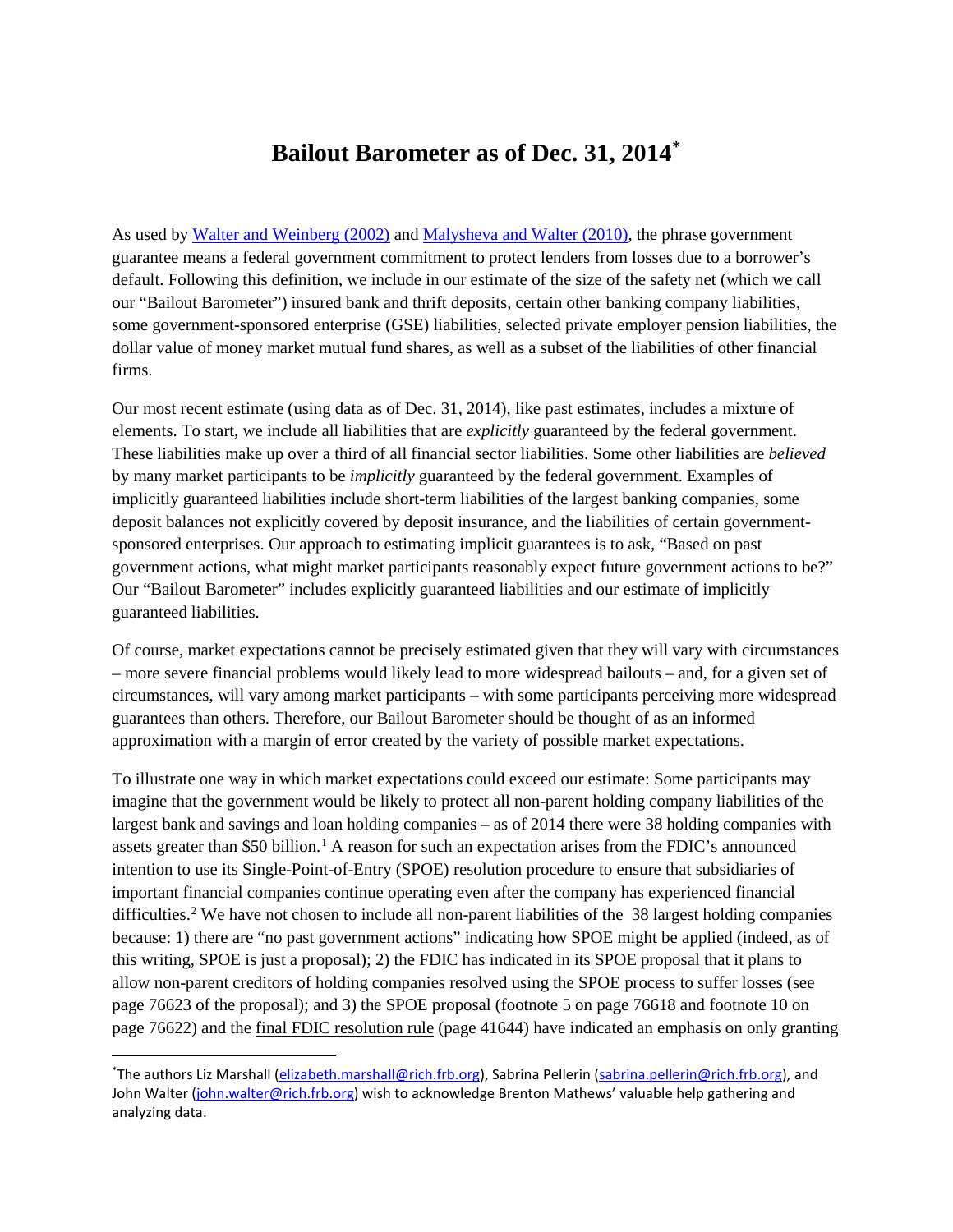special treatment for short-term creditors. Therefore, our estimate includes all the liabilities of the largest four bank holding companies (for reasons explained on page 4 of this document) but only the short-term liabilities of the remaining 34 firms. Additionally, we include in our implicit measure only those securities brokers and dealers (broker-dealers) owned by large domestic bank and savings and loan holding companies, and no stand-alone or foreign-owned broker-dealers. Some fairly large brokerdealers, however, are not in domestic holding companies so that some market participants might imagine that such broker-dealers would also receive government protection if troubled.

Likewise, market expectations of the amount of liabilities likely to be protected might be smaller than our estimate. One can imagine circumstances under which creditors of the largest firms would be provided no government assistance. For example, if the failure of one of the largest four firms were to occur because of problems only at that firm and not because of financial-system-wide problems (as in the case of the Barings failure in 1995) the federal government might allow the firm to go into bankruptcy and protect none of its creditors. Similarly, some market participants might imagine that in a future financial crisis the government could abstain from offering to protect all MMFs investors (in contrast to its actions in 2008 when it offered to protect all MMF investors). Market participants might well believe that some MMFs might need no government assistance even in the worst financial crises (such as those that invest largely in Treasury securities) or that some smaller MMFs might be allowed to suffer losses.

See the Methodology and Sources section for greater detail on what we included in our explicit and implicit categories for each liability type and why.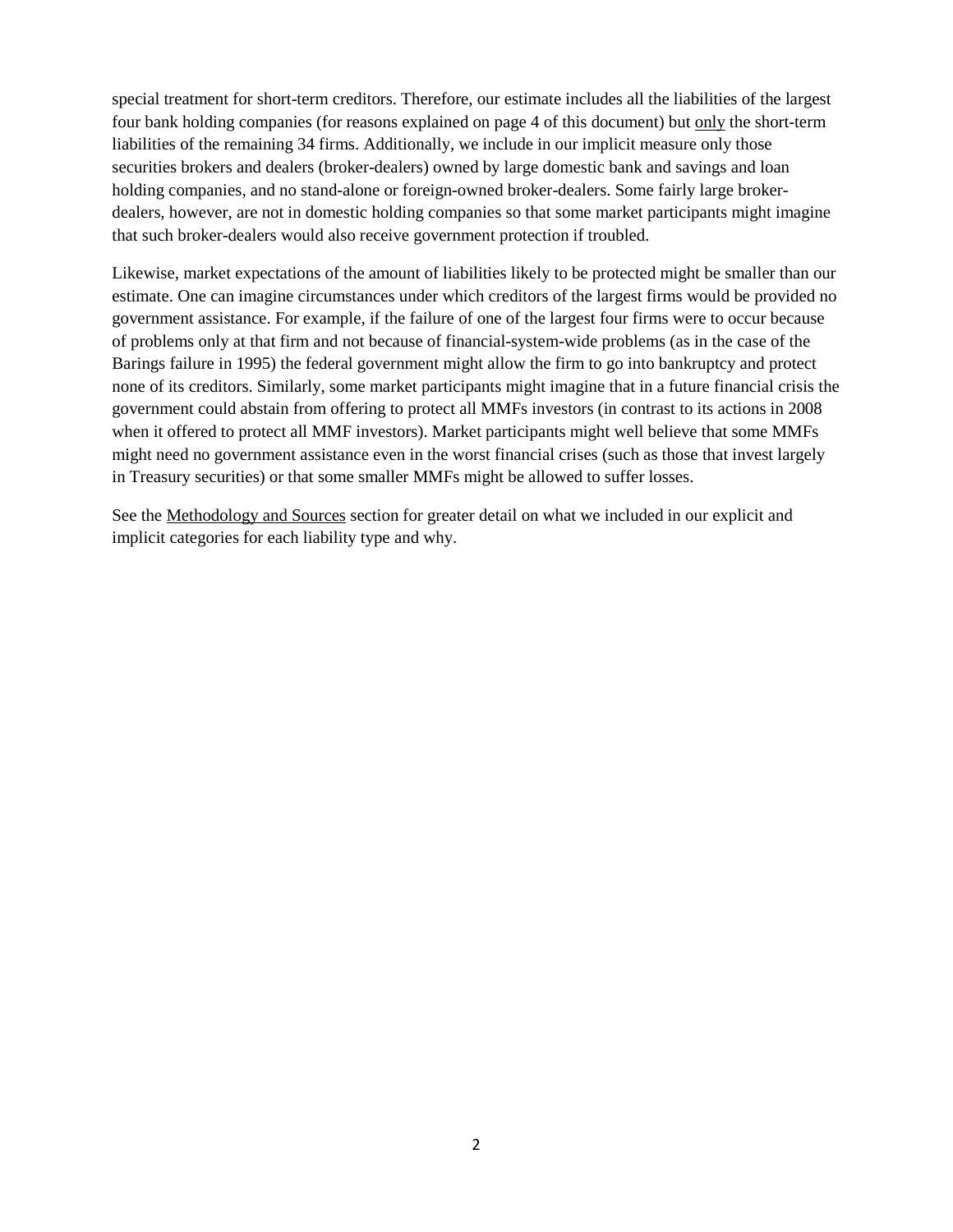# **Bailout Barometer**

Data as of December 31, 2014

<span id="page-3-1"></span><span id="page-3-0"></span>

| <b>Financial Firms (in billions)</b>              | <b>Explicitly</b><br><b>Guaranteed</b><br><b>Liabilities</b><br>(A) | <b>Implicitly</b><br><b>Guaranteed</b><br><b>Liabilities</b><br>(B) | <b>Bailout</b><br><b>Barometer</b><br>$(A+B)$ | <b>Total</b><br><b>Liabilities</b> |
|---------------------------------------------------|---------------------------------------------------------------------|---------------------------------------------------------------------|-----------------------------------------------|------------------------------------|
| Banking & Saving Firms (includes BHCs &<br>SLHCs) | \$6,204                                                             | \$7,390                                                             | \$13,594                                      | \$17,696                           |
|                                                   | 35.1%                                                               | 41.8%                                                               | 76.8%                                         |                                    |
| <b>Credit Unions</b>                              | \$903<br>94.2%                                                      | \$8<br>0.8%                                                         | \$911<br>95.1%                                | \$958                              |
| <b>GSEs</b>                                       |                                                                     |                                                                     |                                               |                                    |
| <b>Fannie Mae</b>                                 | \$3,244                                                             |                                                                     | \$3,244                                       | \$3,244                            |
| <b>Freddie Mac</b>                                | \$1,943                                                             |                                                                     | \$1,943                                       | \$1,943                            |
| Farm Credit System                                |                                                                     | \$251                                                               | \$251                                         | \$251                              |
| <b>Federal Home Loan Banks</b>                    |                                                                     | \$866                                                               | \$866                                         | \$866                              |
| Total                                             | \$5,187                                                             | \$1,117                                                             | \$6,304                                       | \$6,304                            |
|                                                   | 82.3%                                                               | 17.7%                                                               | 100.0%                                        |                                    |
| Private Employer Pension Funds                    | \$2,919                                                             |                                                                     | \$2,919                                       | \$3,136                            |
|                                                   | 93.1%                                                               |                                                                     | 93.1%                                         |                                    |
| Money Market Mutual Funds                         |                                                                     | \$2,725                                                             | \$2,725                                       | \$2,725                            |
|                                                   |                                                                     | 100.0%                                                              | 100.0%                                        |                                    |
| <b>Other Financial Firms</b>                      |                                                                     | \$75                                                                | \$75                                          | \$12,870                           |
|                                                   |                                                                     | 0.6%                                                                | 0.6%                                          |                                    |
| <b>Total for Financial Firms</b>                  | \$15,213                                                            | \$11,315                                                            | \$26,529                                      | \$43,690                           |
| <b>Percentage of Total Liabilities</b>            | 34.8%                                                               | 25.9%                                                               | 60.7%                                         | 100.0%                             |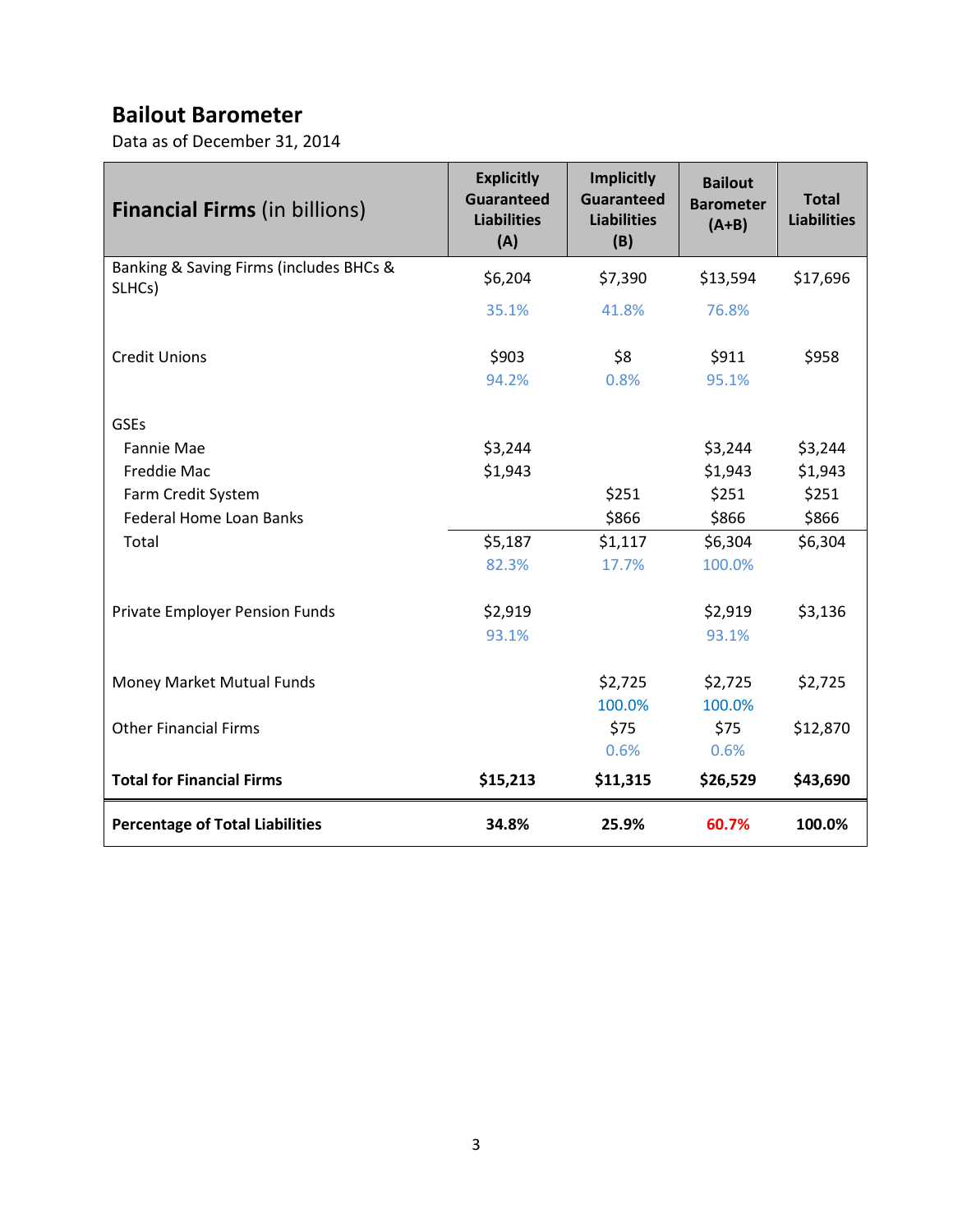# **Methodology and Sources**

#### <span id="page-4-1"></span>**Banking and Savings Firms**

*Explicitly Guaranteed Liabilities –* FDIC-insured deposits of all commercial banks and savings institutions (domestic deposits up to the \$250,000 insurance limit).

<span id="page-4-3"></span><span id="page-4-2"></span>*Implicitly Guaranteed Liabilities –* In our Bailout Barometer, we include total liabilities of the four largest banking institutions (those larger than \$1 trillion in assets)<sup>[3](#page-4-0)</sup> minus insured domestic deposits (included in explicit column); plus short-term liabilities (fed funds, repurchase agreements ["repos"], commercial paper, and other short-term liabilities as reported in banking institution financial reports)[4](#page-4-1) and uninsured domestic deposits<sup>[5](#page-4-2)</sup> of the 34 bank and savings and loan holding companies (beyond the four largest) with assets greater than \$50 billion.

Four largest banking institutions – During the financial turmoil of 2008 and 2009, the government promised to provide capital if needed by any of the largest 19 bank holding companies (BHCs) such that their operations could continue uninterrupted, encouraging the view that all liabilityholders of these firms would be protected. However, the Orderly Liquidation Authority (OLA) provisions in the Dodd-Frank Wall Street Reform and Consumer Protection Act (Dodd-Frank) may reduce the likelihood that these companies would receive capital injections to allow their uninterrupted operation. Nevertheless, one can imagine that many market participants will remain skeptical that the government would allow operations of the very largest and most systemically important institutions to be disrupted, even if the interruption might be minimized and carefully managed by the OLA process.<sup>[6](#page-4-3)</sup> As a result, our Bailout Barometer includes all of the liabilities of the four largest companies.

Short-term liabilities – Market participants might expect that the short-term liabilities of large financial firms would be protected if the firms are resolved under the OLA. Both bank holding companies and savings and loan holding companies (SLHCs) with assets greater than \$50 billion are likely to be considered for OLA treatment if they experience financial distress. Moreover, all bank holding companies with assets greater than \$50 billion have been designated as systemically important financial institutions (SIFIs). While a SIFI designation does not necessarily imply OLA treatment in resolution, market participants are likely to expect that these institutions would not be allowed to enter bankruptcy because it seems ill-suited to handle the failure of SIFIs [\(Pellerin](http://www.richmondfed.org/publications/research/economic_quarterly/2012/q1/pdf/walter.pdf)  [and Walter 2012, p. 14–16\)](http://www.richmondfed.org/publications/research/economic_quarterly/2012/q1/pdf/walter.pdf). The OLA provisions of the Dodd-Frank Act permit the FDIC to pay some creditors more than bankruptcy might allow (Pellerin and Walter 2012, p. 16) and the FDIC's OLA implementing rule suggests that this treatment could apply to short-term creditors [\(FDIC final rule, July 15, 2011, 12 CFR 380,](http://www.fdic.gov/regulations/laws/federal/2011/11finaljuly15.pdf) p. 41644). Therefore, we include the short-term liabilities of all BHCs and SLHCs with assets exceeding \$50 billion in our Bailout Barometer.

<span id="page-4-0"></span>Uninsured domestic deposits – Historically, uninsured depositors in the largest institutions have been protected [\(Walter and Weinberg, 2002,](http://www.cato.org/sites/cato.org/files/serials/files/cato-journal/2002/1/cj21n3-2.pdf) p. 380). Additionally, most uninsured depositors were protected during the bank failures that occurred following the financial crisis that began in 2008. Given these facts, market participants are likely to expect uninsured depositors at the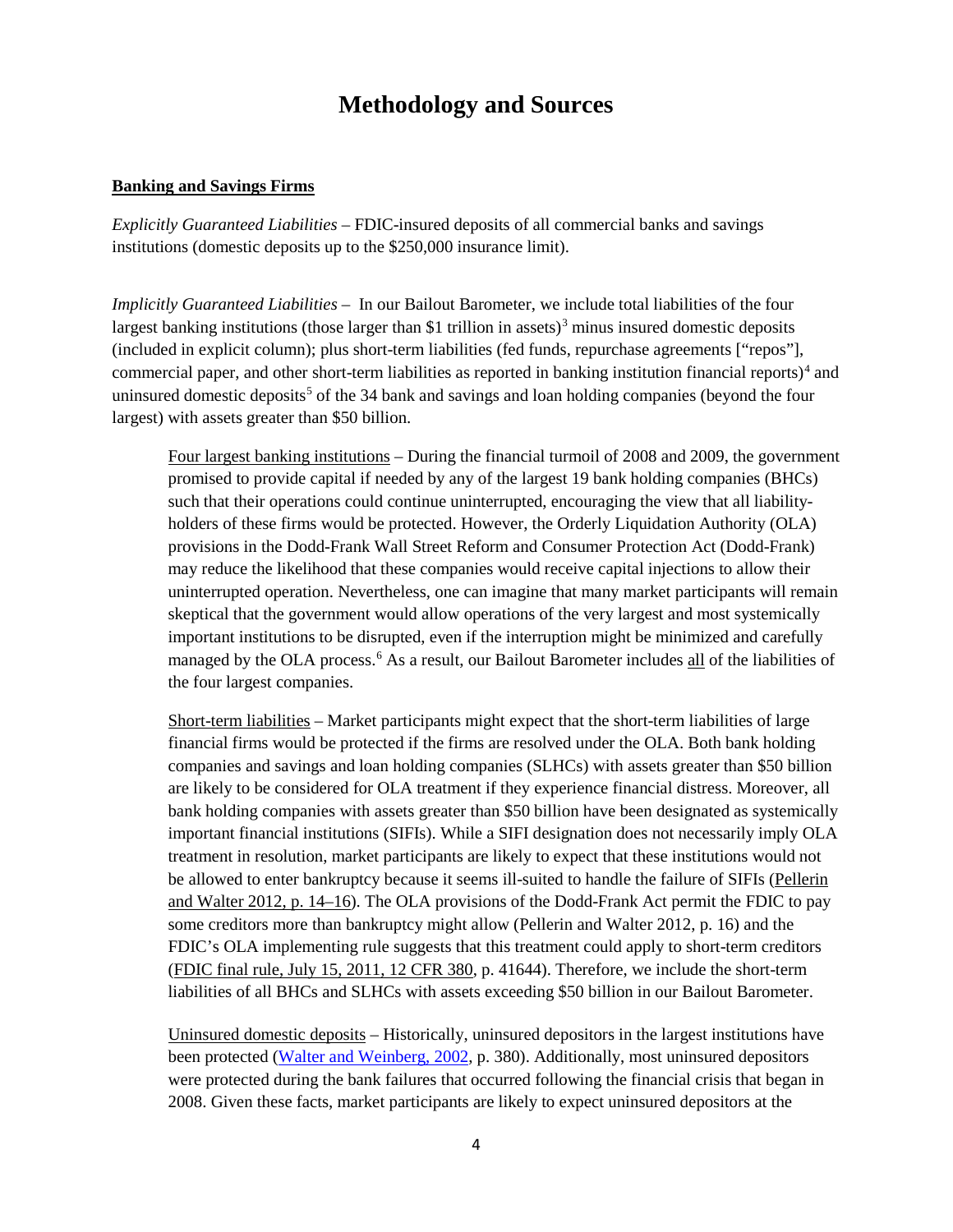largest banking companies (those with over \$50 billion in assets) to be protected from losses in future financial crises.

<span id="page-5-9"></span>*Total Liabilities* – Includes total liabilities of BHCs and SLHCs,[7](#page-5-0) total liabilities of banks and thrifts not owned by BHCs or SLHCs,<sup>[8](#page-5-1)</sup> plus total liabilities of U.S insured branches of foreign banks.<sup>[9](#page-5-2)</sup>

## **Credit Unions**

*Explicitly Guaranteed Liabilities* – Total credit union shares (deposits) up to the \$250,000 NCUA insurance coverage limit.<sup>10</sup>

*Implicitly Guaranteed Liabilities –* In our Bailout Barometer, we include the short-term liabilities and uninsured deposits of credit unions with assets greater than \$50 billion.<sup>[11](#page-5-4)</sup>

Short-term liabilities – Financial institutions of this size are likely to be considered for OLA treatment if they experience financial distress. [12](#page-5-5) The OLA provisions of the Dodd-Frank Act permit the FDIC to pay some creditors more than bankruptcy might allow (Pellerin and Walter 2012, p. 16) and the FDIC's OLA implementing rule suggests that this treatment could apply to short-term creditors (FDIC final rule, July 15, 2011, 12 CFR 380, p. 41644). Therefore, we include short-term liabilities of these credit unions in our Bailout Barometer.

Uninsured deposits – Historically, uninsured depositors in the largest institutions have been protected [\(Walter and Weinberg, 2002,](http://www.cato.org/sites/cato.org/files/serials/files/cato-journal/2002/1/cj21n3-2.pdf) p. 380). Therefore, market participants may expect uninsured depositors at the largest credit unions (those with over \$50 billion in assets) to be protected from losses in future financial crises.

<span id="page-5-4"></span><span id="page-5-3"></span><span id="page-5-2"></span><span id="page-5-1"></span><span id="page-5-0"></span>*Total Liabilities –* Total credit union liabilities as of Dec. 31, 2014. [13](#page-5-6)

## <span id="page-5-5"></span>**GSEs**

## <span id="page-5-6"></span>*Explicitly Guaranteed Liabilities:*

<span id="page-5-7"></span>Since Sept. 6, 2008, Fannie Mae and Freddie Mac have been in conservatorship under the Federal Housing Finance Agency (FHFA). Under the agreements associated with the conservatorship, the Treasury has committed to ensuring that each entity maintains a positive net worth.[14](#page-5-7) Given this explicit promise of support, explicitly guaranteed liabilities will include:

Fannie Mae (Federal National Mortgage Association) - Total liabilities.<sup>[15](#page-5-8)</sup>

Freddie Mac (Federal Home Loan Mortgage Corporation) - Total liabilities.<sup>[16](#page-5-9)</sup>

#### *Implicitly Guaranteed Liabilities*:

<span id="page-5-8"></span>Both Fannie Mae and the Farm Credit System were bailed out with federal government loans when they experienced financial trouble in the 1980s. Furthermore, the bailout of Fannie Mae and Freddie Mac in 2008 during the financial crisis reinforced the perception that all of the large, systemically important GSEs will be bailed out in the event of financial trouble. Therefore, we include the liabilities of the remaining two GSEs in our Bailout Barometer: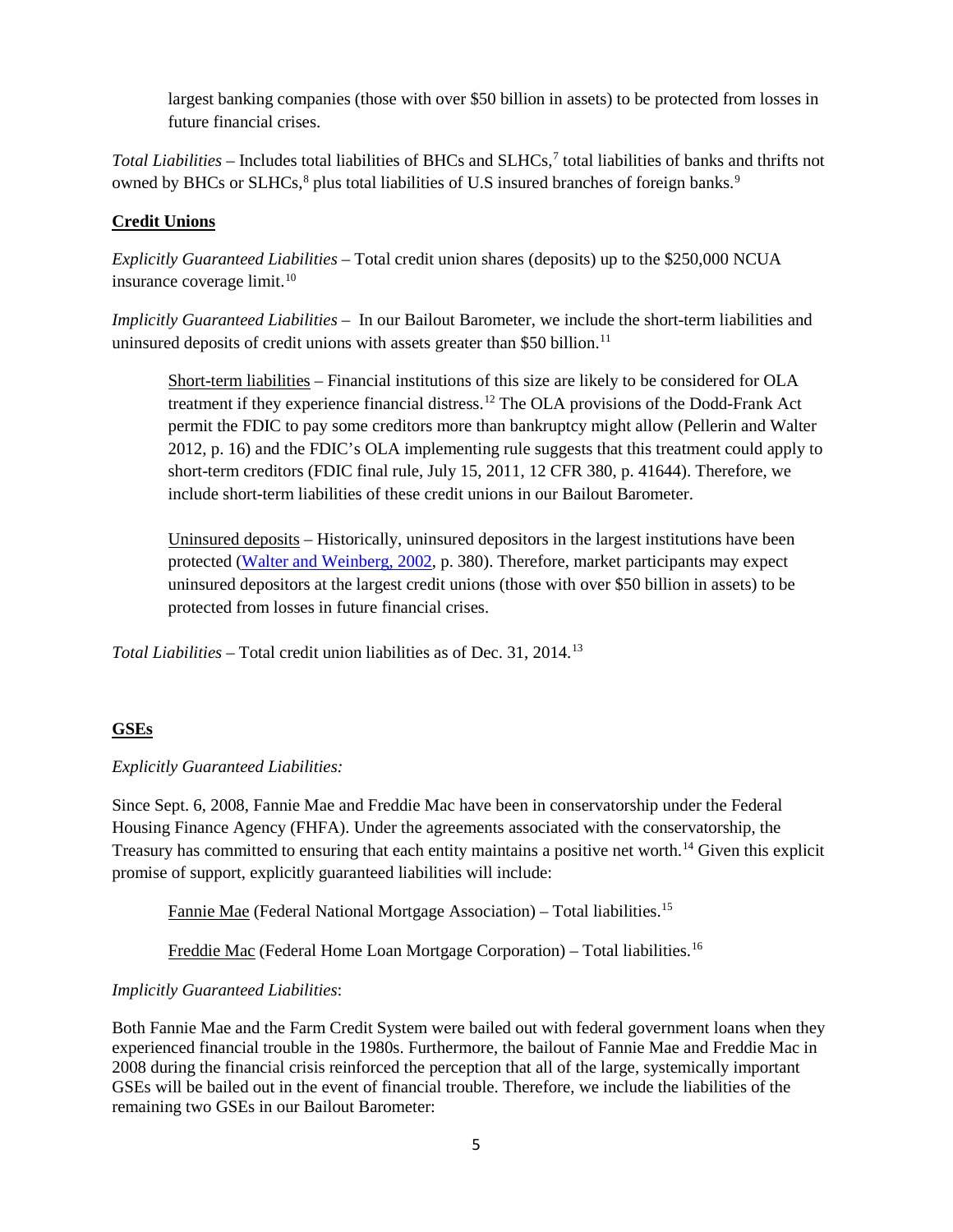Farm Credit System - Total liabilities.<sup>[17](#page-6-0)</sup>

Federal Home Loan Banks - Total liabilities.<sup>[18](#page-6-1)</sup>

#### <span id="page-6-0"></span>**Pension Funds**

<span id="page-6-1"></span>*Explicitly Guaranteed Liabilities* – According to a paper co-authored by staff members at the International Monetary Fund and the BEA, "as a percentage of assets held by private [defined benefit] pension plans, over 98 percent of the plans are covered under the Pension Benefit Guarantee Corporation (PBGC) in recent years."[19](#page-6-2) We use this 98 percent asset coverage as a proxy for liability coverage and multiply our 2014 total liability figure for private defined benefit pension plans (\$3,136 billion – see below for description) by 0.98 to reach \$3,073 billion in liabilities of PBGC-guaranteed plans. Since the PBGC covers pensions only up to a specified maximum payment per year, the portion of beneficiaries' pensions that exceed the maximum is not guaranteed by the PBGC. According to the PBGC, this portion is estimated to be 4 percent to 5 percent.<sup>[20](#page-6-3)</sup> We thus multiply the figure for liabilities of PBGC-guaranteed plans (\$3,073 billion) by 0.95 to yield \$2,919 billion to arrive at the explicitly guaranteed portion of PBGC-guaranteed pension funds.

<span id="page-6-4"></span><span id="page-6-3"></span><span id="page-6-2"></span>*Total Liabilities*- Includes total liabilities of defined benefit plans held by private pension funds, as reported by the Board of Governor's Financial Accounts of the United States ("Flow of Funds"). The Flow of Funds obtains this figure from the Bureau of Economic Analysis (BEA), which bases its estimates on Form 5500 filings from employee benefit plans.

## <span id="page-6-5"></span>**Money Market Mutual Funds**

*Implicitly Guaranteed Liabilities* – Total net assets of money market mutual funds (MMFs). [21](#page-6-4) Included because the federal government protection that was granted to MMFs in 2008 implies that market participants could view MMFs as being likely to receive government protection in future financial crises. New SEC rules, which take effect in 2016, may minimize the danger of runs on some MMFs and therefore the market's perception of federal government protection.<sup>[22](#page-6-5)</sup> The new rules would require institutional "prime" MMFs and institutional municipal MMFs to float their net asset values (NAVs) rather than use stable NAVs as they are currently permitted to do. Commentators maintain that stable NAVs contribute to the likelihood of runs, and therefore encourage government intervention.

#### **Other Financial Firms**

*Implicitly Guaranteed Liabilities* – Short-term liabilities (repo, commercial paper, and other short-term liabilities with original maturities less than or equal to one year) of those nonbank financial companies that have been designated as SIFIs by the Financial Stability Oversight Council.

Market participants might expect that the short-term liabilities of large financial firms that are designated as SIFIs would be protected if the firm is resolved under the OLA. While a SIFI designation does not necessarily imply OLA treatment in resolution, market participants are likely to expect that these institutions will not be allowed to enter bankruptcy because it seems ill-suited to handle the failure of SIFIs [\(Pellerin and Walter 2012, p. 14-16\)](http://www.richmondfed.org/publications/research/economic_quarterly/2012/q1/pdf/walter.pdf). The OLA provisions of the Dodd-Frank Act permit the FDIC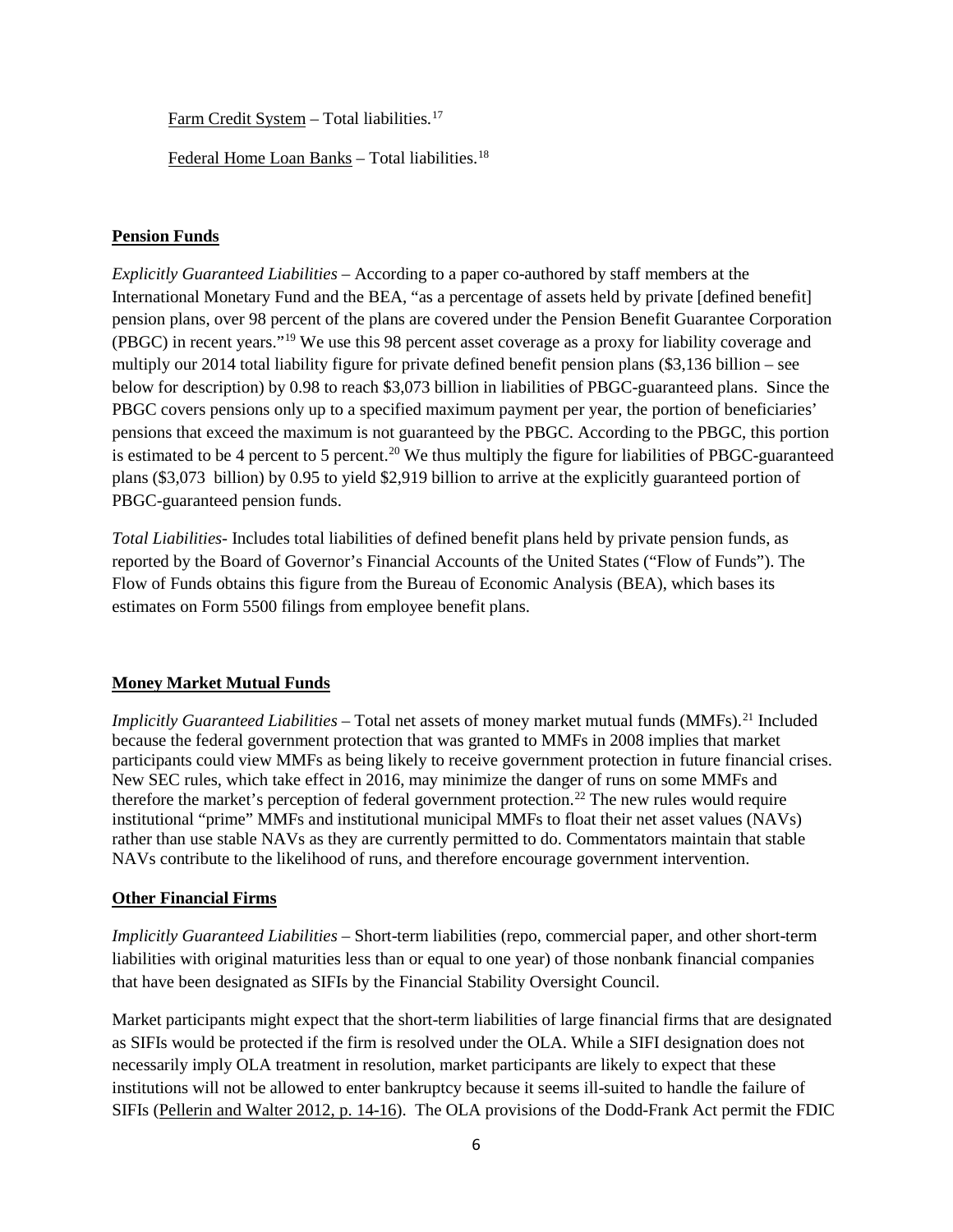to pay some creditors more than bankruptcy might allow (Pellerin and Walter 2012, p. 16), and the FDIC's OLA implementing rule suggests that this treatment could apply to short-term creditors (FDIC final rule, July 15, 2011, 12 CFR 380, p. 41644). Therefore, we include short-term liabilities of these SIFI-designated firms in our Bailout Barometer.

*Total Liabilities* – Includes the aggregate amount of liabilities outstanding as of December 2014 from each nonbank financial sector, including:

- Property-Casualty Insurance Companies
- Life Insurance Companies
- Security Brokers and Dealers
- Issuers of Asset-Backed Securities
- Finance Companies
- Real Estate Investment Trusts
- Funding Corporations

Total liabilities figures for those Property-Casualty Insurance Companies, Life Insurance Companies, and Security Brokers and Dealers that are not owned by BHCs and SLHCs are obtained from SNL Financial.[23](#page-7-0) Total liability figures for Issuers of Asset-Backed Securities, Finance Companies, Real Estate Investment Trust, or Funding Corporations ("remaining financial sectors") are obtained from the Board of Governor's Flow of Funds Statistical Release. Some firms in the remaining financial sectors are directly owned by U.S. BHCs or SLHCs, and their liabilities are thus already included in our Total Liability figure for Banking and Savings Firms; however, nonbank firms that are directly owned by a BHC or SLHC are (with some exceptions – such as for the smallest of these firms) required to file a Y-11 or Y-11S report (Financial Statements of U.S. Nonbank Subsidiaries of U.S. Bank Holding Companies). We thus avoid double counting the liabilities in these BHC- or SLHC-owned firms by subtracting the liabilities of all Y-11/Y-11S filers that we believe to be Issuers of Asset-Backed Securities, Finance Companies, Real Estate Investment Trusts, or Funding Corporations from the total liabilities of the remaining financial sectors, as collected from the Flow of Funds.<sup>[24](#page-7-1)</sup>

<span id="page-7-1"></span><span id="page-7-0"></span> $1$  According to the Dodd-Frank Act, all bank holding companies with assets greater than \$50 billion are designated as systemically important financial institutions (SIFIs). Although several savings and loan holding companies have more than \$50 billion in assets, they are not automatically designated as SIFIs like bank holding companies.

<sup>&</sup>lt;sup>2</sup> Federal Deposit Insurance Corporation, "Resolution of Systemically Important Financial Institutions: The Single Point of Entry Strategy," *Federal Register*, Notice, Vol. 78, No. 243, Dec. 18, 2013, <http://www.gpo.gov/fdsys/pkg/FR-2013-12-18/pdf/2013-30057.pdf>

<sup>3</sup> Consolidated Statements for Bank Holding Companies (FR Y9C)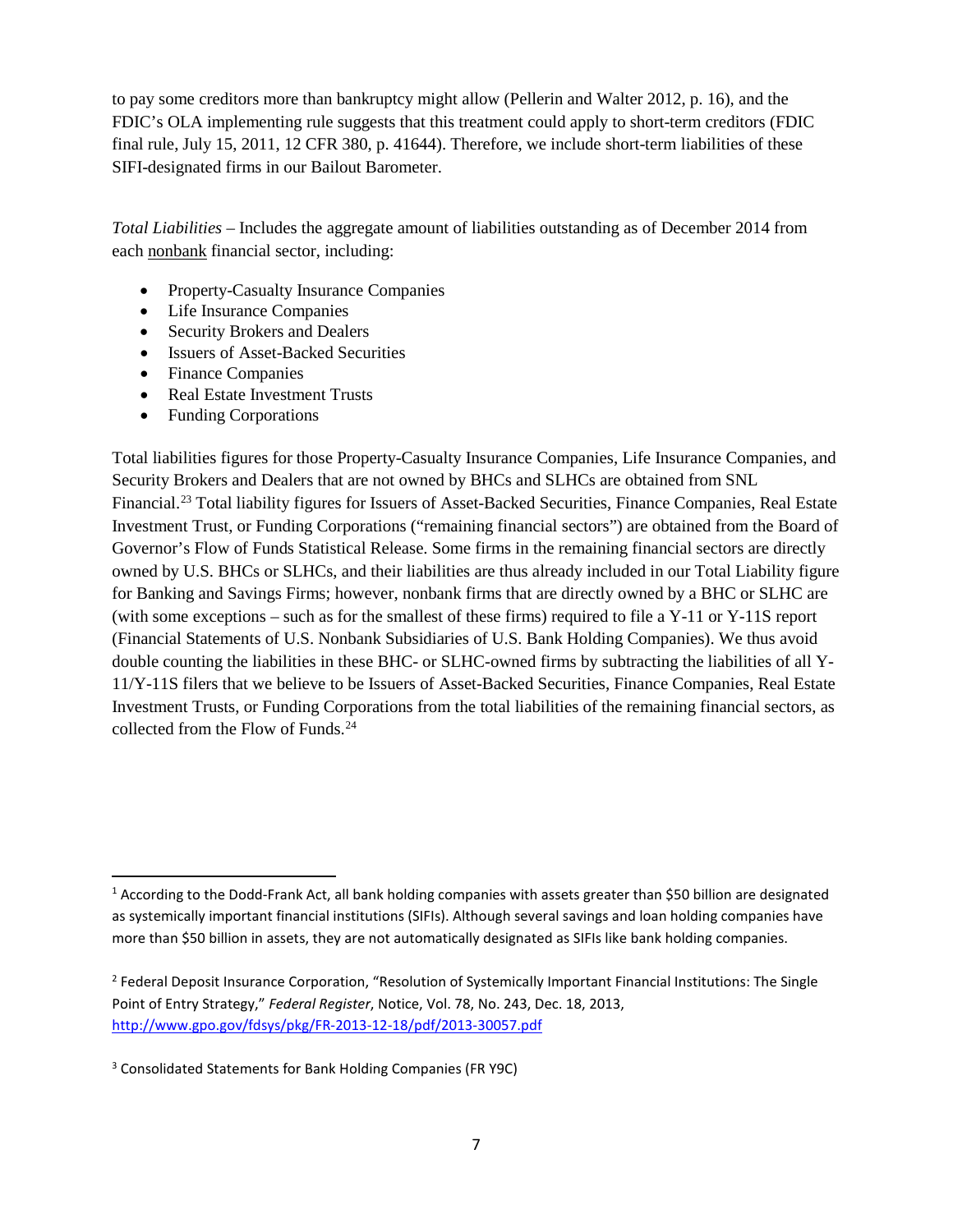4 Our primary source is corporate annual reports because they report short-term liabilities with original maturities of less than one year. FR Y9C uses a broader definition of "other short-term liabilities," one which includes liabilities that may have had original maturities greater than one year. When the top tier is a foreign holding company, we gather data on specific short-term liabilities (fed funds, repos, and commercial paper, almost all of which have original maturities of less than one year) from FR Y9C because FR Y9C contains data only on the U.S. subsidiaries, so it excludes liabilities of foreign subsidiaries. We then review the call reports to find any additional U.S. subsidiary short-term borrowings (e.g. FHLB advances with original maturities of less than one year) that the FR Y9C does not separately report. When available, we use average figures. We also add "securities loaned" when it is included as a separate line item distinct from repos.

<sup>5</sup> "Deposits held in domestic offices" minus "estimated insured deposits" from the FDIC's report that collects data from individual call reports of the insured subsidiaries of a BHC or SLHC.

<sup>6</sup> See, for example[: http://www.gao.gov/assets/670/665162.pdf;](http://www.gao.gov/assets/670/665162.pdf)

[http://www.federalreserve.gov/newsevents/speech/stein20130417a.htm;](http://www.federalreserve.gov/newsevents/speech/stein20130417a.htm) [http://www.wsj.com/articles/fed-fdic](http://www.wsj.com/articles/fed-fdic-rebuke-bankruptcy-plans-of-11-of-nations-biggest-banks-1407270607)[rebuke-bankruptcy-plans-of-11-of-nations-biggest-banks-1407270607;](http://www.wsj.com/articles/fed-fdic-rebuke-bankruptcy-plans-of-11-of-nations-biggest-banks-1407270607)

[http://digitalcommons.ilr.cornell.edu/cgi/viewcontent.cgi?article=2334&context=key\\_workplace](http://digitalcommons.ilr.cornell.edu/cgi/viewcontent.cgi?article=2334&context=key_workplace) (p.30); [http://www.bloomberg.com/news/2012-04-16/obama-bid-to-end-too-big-to-fail-undercut-as-banks-grow.html;](http://www.bloomberg.com/news/2012-04-16/obama-bid-to-end-too-big-to-fail-undercut-as-banks-grow.html) [http://www.nypost.com/p/news/opinion/opedcolumnists/too\\_big\\_to\\_fail\\_grows\\_cVFocOFPEAJyQ4LgCR2ilO;](http://www.nypost.com/p/news/opinion/opedcolumnists/too_big_to_fail_grows_cVFocOFPEAJyQ4LgCR2ilO) [http://www.reuters.com/article/2011/07/12/financial-regulation-research-idUSN1E76B1II20110712;](http://www.reuters.com/article/2011/07/12/financial-regulation-research-idUSN1E76B1II20110712) and [https://www.law.upenn.edu/blogs/regblog/2012/09/11-lipson-orderly-liquidation-authority.html.](https://www.law.upenn.edu/blogs/regblog/2012/09/11-lipson-orderly-liquidation-authority.html)

<sup>7</sup> From FR Y9C and FR Y9SP.

<sup>8</sup> Bank data from Consolidated Reports of Condition and Income for a Bank, FFIEC 031 and FFIEC 041.

<sup>9</sup> FFIEC 002 Report of Assets and Liabilities of U.S. Branches and Agencies of Foreign Banks.

<sup>10</sup> NCUA 2014 Annual Report, page 94; published June 2015.

<sup>11</sup> One credit union – Navy Federal Credit Union – had assets exceeding \$50 billion as of Dec. 31, 2014.

<sup>12</sup> <http://us.practicallaw.com/6-532-5109?source=relatedcontent>

<sup>13</sup> Board of Governors of the Federal Reserve System. Credit Unions, Table L.114 in Federal Reserve statistical release Z.1, "Financial Accounts of the United States." http://www.federalreserve.gov/releases/z1/current/z1r-4.pdf (Sep. 18, 2015)

<sup>14</sup> "Statement by Secretary Henry M. Paulson, Jr. on Treasury and Federal Housing Finance Agency Action to Protect Financial Markets and Taxpayers." Washington, DC. 9 July 2008. U.S. Department of the Treasury. http://www.treasury.gov/press-center/press-releases/Pages/hp1129.aspx.

Fannie Mae Form 10-K. Dec. 31, 2014, p. 25-26.

http://www.sec.gov/Archives/edgar/data/310522/000031052215000081/fanniemae201410k.htm Freddie Mac Form 10-K. Dec. 31, 2014, p. 160. http://www.sec.gov/Archives/edgar/data/1026214/000102621415000015/a201410k.htm

<sup>15</sup> Fannie Mae Form 10-K. Dec. 31, 2014, p. 69.

http://www.sec.gov/Archives/edgar/data/310522/000031052215000081/fanniemae201410k.htm#s8589FC5DAD0 058FBB184D28C7F6F59DC